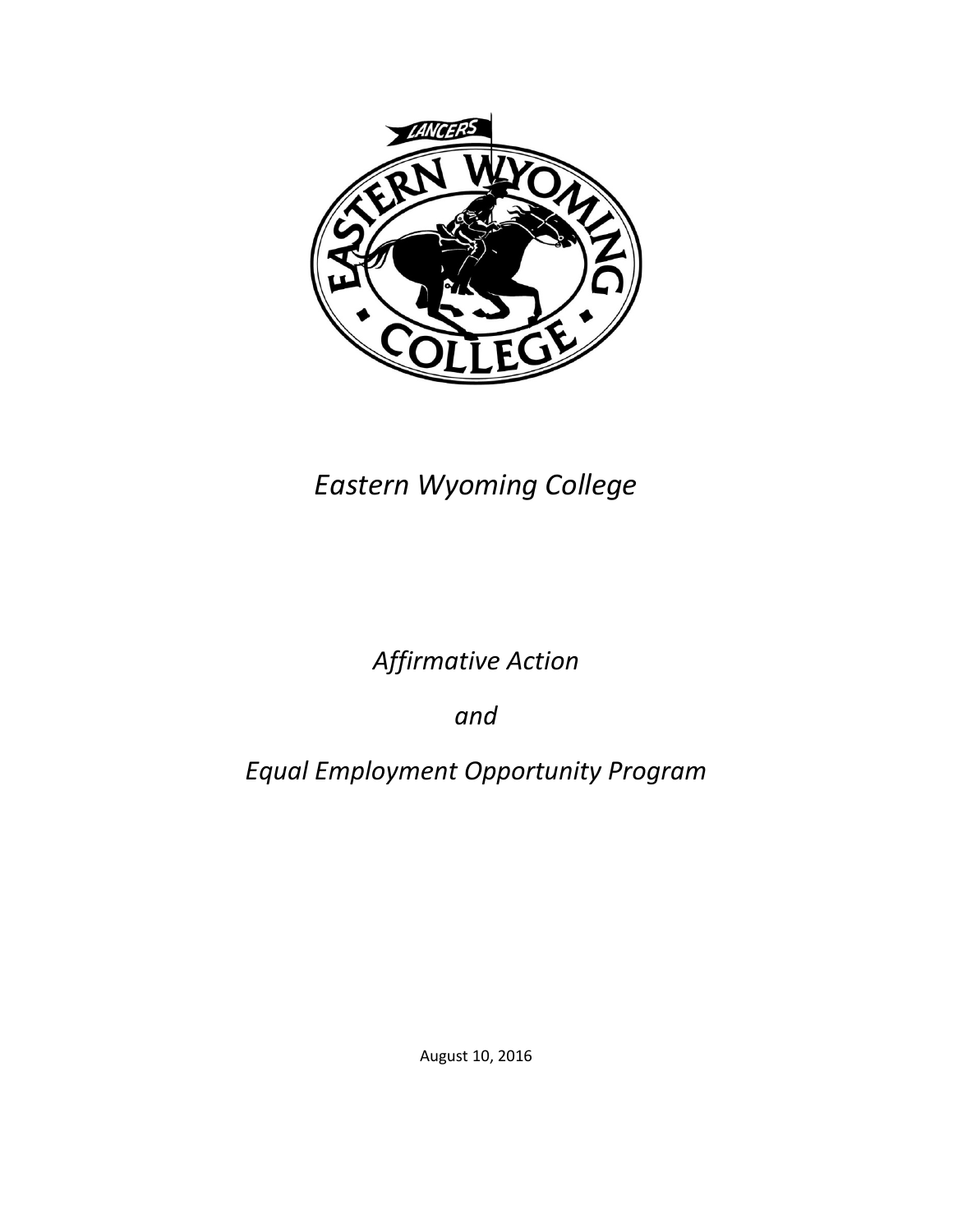### **Affirmative Action and**

### **Equal Employment Opportunity Program**

### **Table of Contents**

| Ι.    | Introduction                                                         | Pg <sub>3</sub> |
|-------|----------------------------------------------------------------------|-----------------|
| П.    | Affirmative Action/Equal Employment Opportunity Policy Statement     | Pg 4            |
| Ш.    | Program Responsibilities                                             | Pg 5            |
| IV.   | Dissemination of Affirmative Action and Equal Employment Opportunity |                 |
|       | <b>Policy Statement</b>                                              | Pg 7            |
| V.    | Implementation                                                       | Pg 8            |
| VI.   | Sex Equity                                                           | Pg 14           |
| VII.  | <b>Other Compliance Commitments</b>                                  | Pg 16           |
| VIII. | Policy Statement - Religion and National Origin                      | Pg 17           |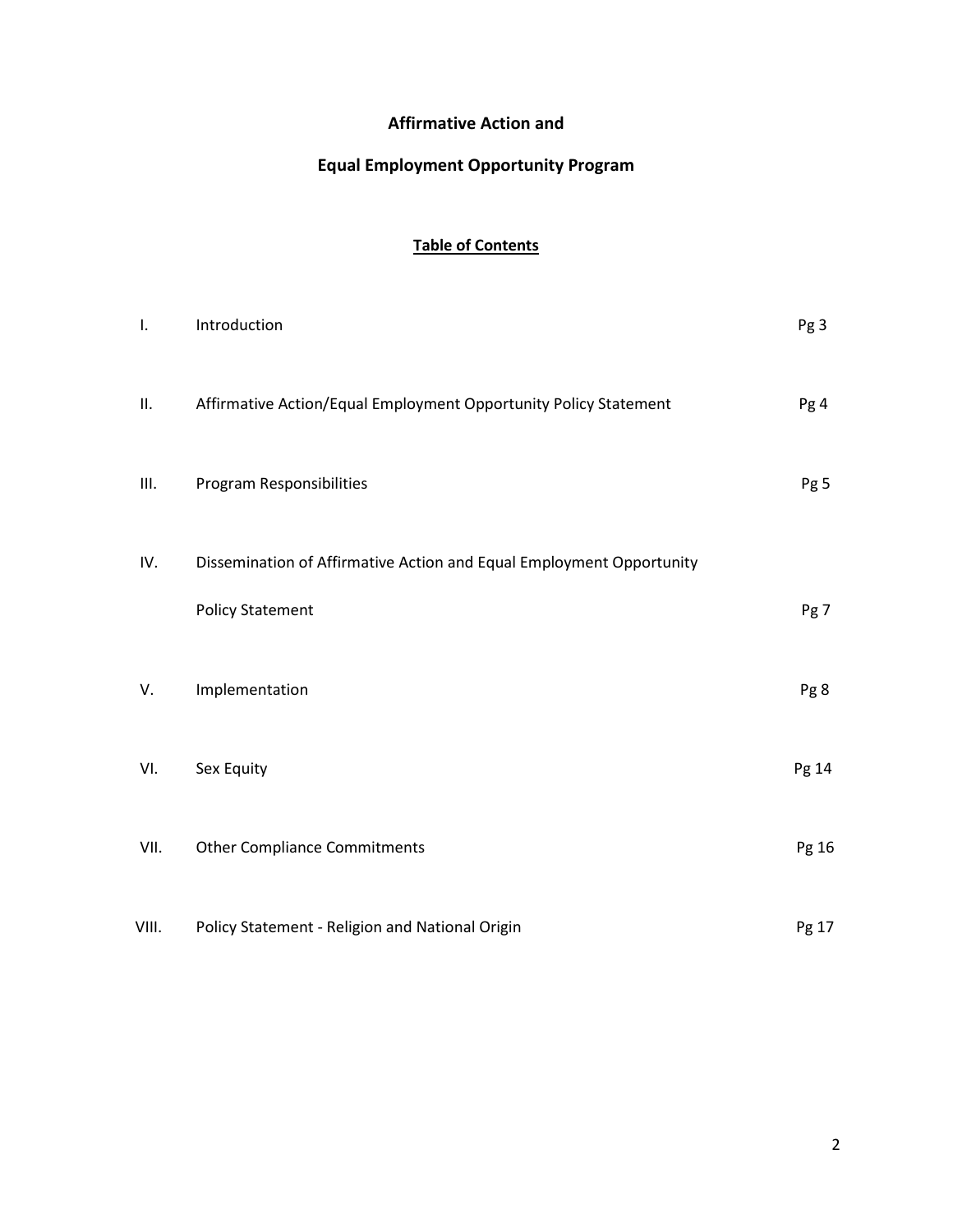### I. Introduction

Eastern Wyoming College's (EWC) Affirmative Action (AA) and Equal Employment Opportunity (EEO) Program was prepared in compliance of the College's obligation under established laws and regulations. As a public community college, EWC has a legal commitment to AA and EEO for employees and students alike.

The Affirmative Action/Equal Employment Opportunity Program requires that AA and equal employment share importance with other college goals and be followed per established statutes, policies, and procedures.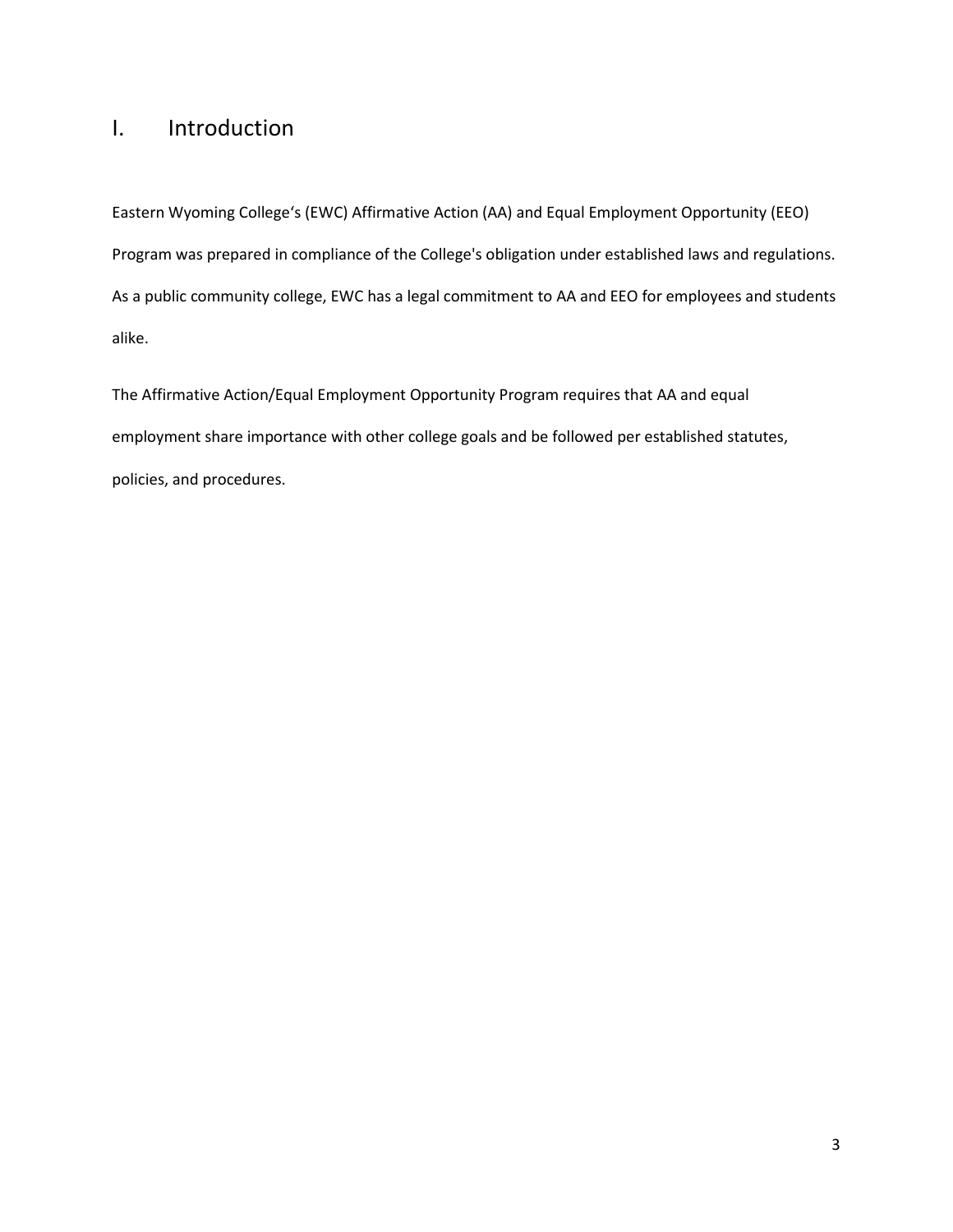# II. Affirmative Action/Equal Employment Opportunity Policy Statement

Per Board Policy 3.0, Eastern Wyoming College is dedicated to providing opportunities and recognizing the talent of all people within this institution. There is a commitment to a policy of equal employment opportunity for all persons on the basis of merit without regard to race, color, national origin, marital status, age, sexual orientation, sex, religion, political belief, veteran status or disability.

In accordance with the policy, Eastern Wyoming College affirms its commitment to non-discrimination in its employment practices as they relate to recruitment, hiring, selection, screening, testing, compensation, promotion, employment benefits, educational opportunities, access to programs, work assignments, application of discipline, access to grievance procedures, and any and all other conditions of employment which are provided by Eastern Wyoming College policy, regulation, rule or practice.

Per Administrative Rule 3.0.1, All administrators, faculty and staff committees and others involved in employment decisions will comply with this policy. The Director of Human Resources (HR) is responsible for administering and coordinating the College's Equal Employment Opportunity Program.

The HR Director's office location and contact information are:

Tebbet Building, Room T234 Eastern Wyoming College 3200 West C Street Torrington, WY 82240 [humanresources@ewc.wy.edu](mailto:humanresources@ewc.wy.edu) | (307) 532-8330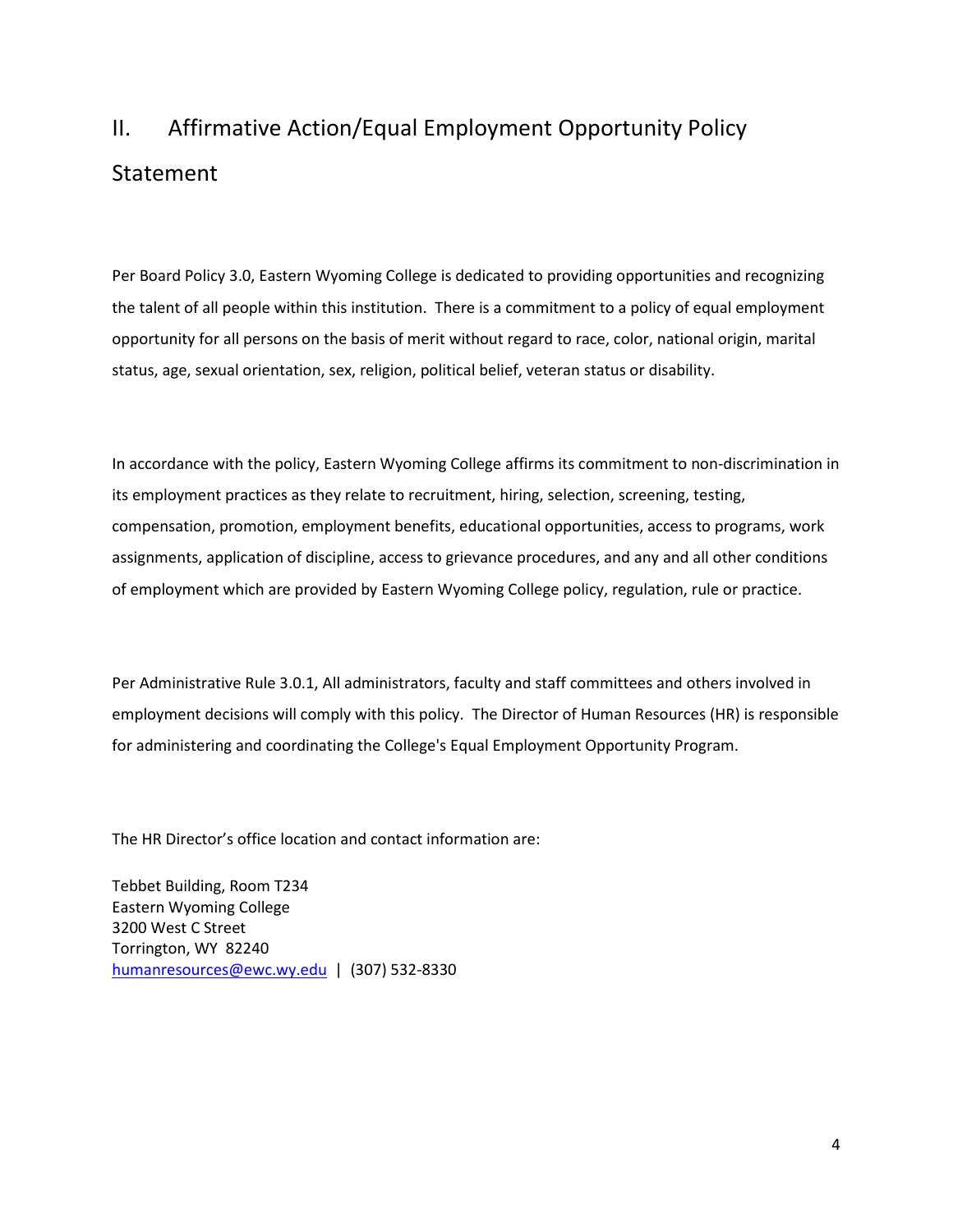### III. Program Responsibilities

### A. President

As the Chief Executive Officer, the President has ultimate responsibility for development and implementation of an aggressive Affirmative Action/Equal Employment Opportunity Program. The President shall appoint an Affirmative Action Officer.

### B. Director of Human Resources

The Director of Human Resources has operational responsibility for overseeing the development, monitoring and administration of the Affirmative Action/Equal Opportunity Program. These tasks include, but are not limited to…

1. Oversee the development and analysis of the procedures required to implement the Affirmative Action/Equal Employment Opportunity Program.

2. Review the College Affirmative Action/Equal Employment Opportunity Program plan each year; ensure updates are made as required or necessary.

3. Design systems which will be used to monitor the application processes, hiring, transfers, and promotions. The HR Director will report on the AA/EEO Program to the President and, upon request, to the Board of Trustees.

### C. Affirmative Action Officer (AAO) responsibilities include:

1. Completing other Affirmative action related duties as assigned by the President.

2. The AAO has the operational responsibility for monitoring the procedures and processes of recruiting, hiring, promotions, benefits and terminations to determine compliance with the Affirmative Action/Equal Employment Opportunity Program.

3. Serve as the liaison with government agencies charged with enforcement responsibilities under state and federal law. The AAO will also establish relationships on behalf of the College with any known organization concerned about the rights and employment opportunities of minorities, women, Vietnam era, recently separated, qualified disabled, other protected veterans, and individuals who are disabled.

4. Disseminate the College's AA/EEO Program and, as time and priorities permit, conduct outreach activities with appropriate individuals and organizations.

5. Develop and implement staff development activities including information and training on AA/EEO matters.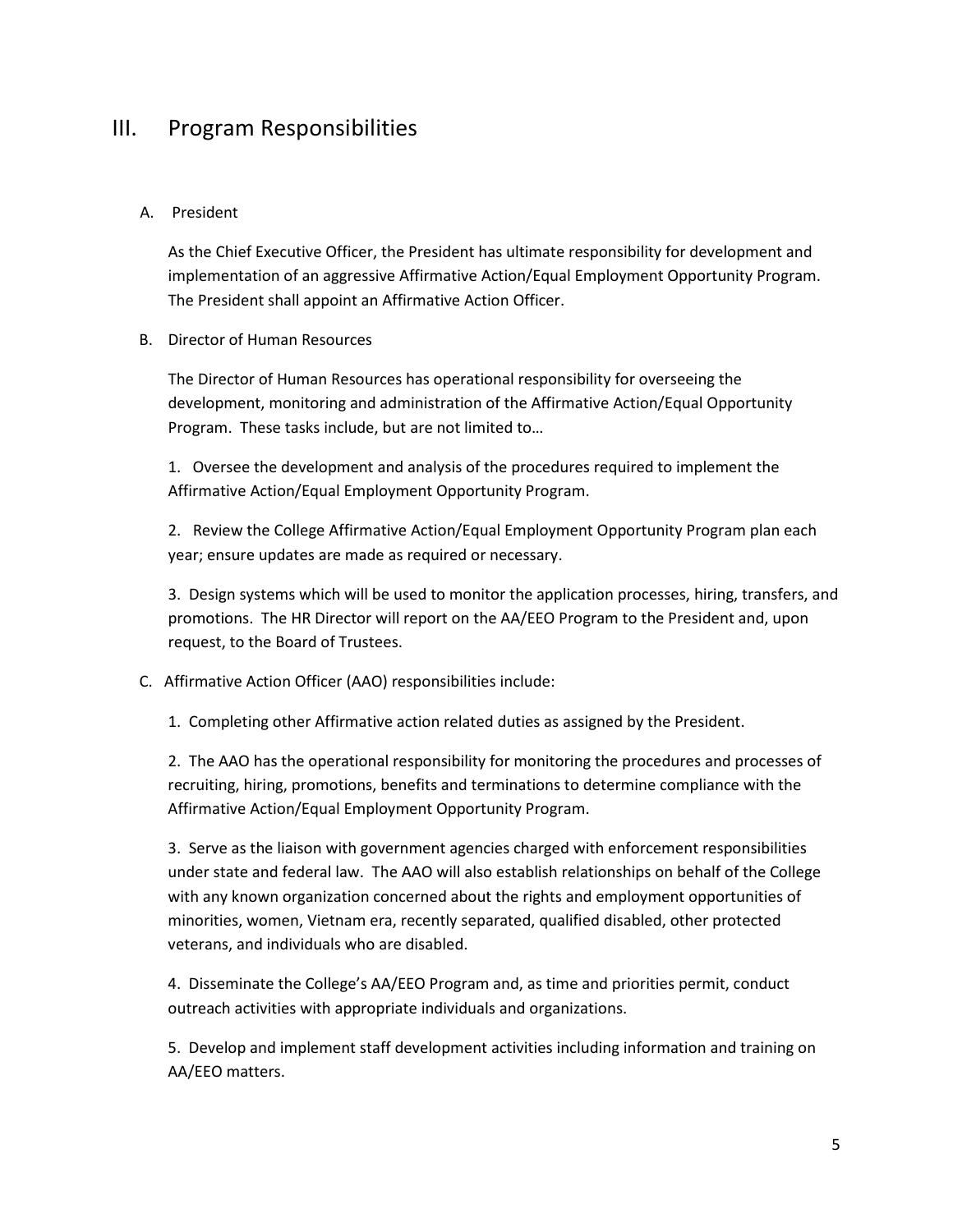6. Remain conversant with applicable laws and developments concerning AA/EEO and provide appropriate briefing and updates on such developments to College administrators.

### D. Administrators

The College Administrators (i.e. President, Vice Presidents, and Associate Vice Presidents) have the authority, according to the functions of their assigned position, for employment decisions and concomitant responsibility for day-to-day implementation of the AA/EEO Program. Accordingly, the responsibilities of such persons shall include, but not be limited to, the following:

1. Administrators shall have responsibility for implementation of the Affirmative Action/Equal Employment Opportunity Program.

2. Administrators shall have the responsibility to disseminate and inform subordinates of the AA/EEO Program and Board Policy Statements. This is a shared responsibility with HR.

3. Administrators are expected to represent the College as part of their involvement in organizations concerned with the rights and employment opportunities of minorities, protected veterans, and individuals with a disability.

4. Evaluation and performance appraisal of administrators will include consideration of efforts and success in implementing the AA/EEO Program.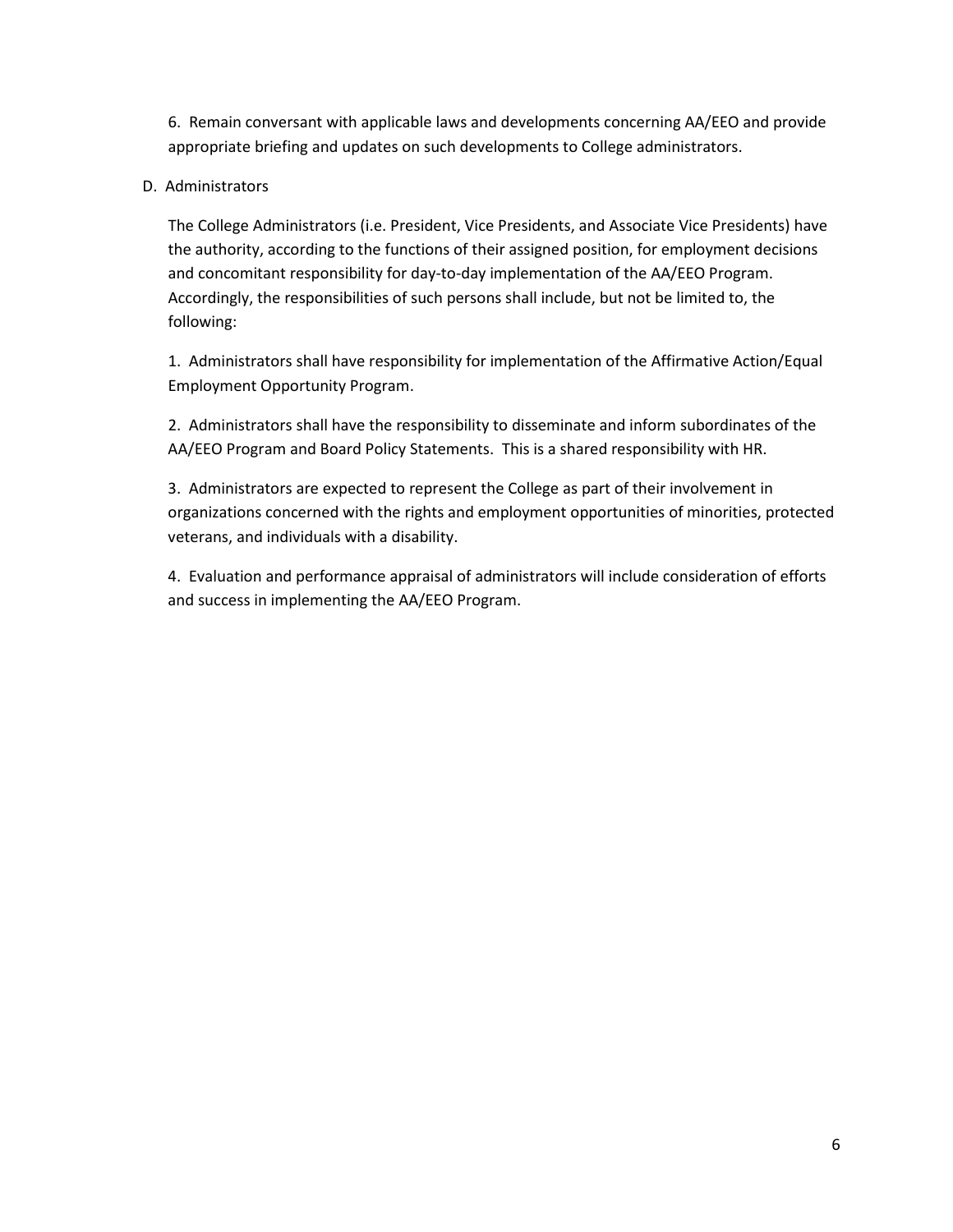## IV. Dissemination of AA/EEO Policy Statement

EWC will take all necessary steps to ensure its AA/EEO Policy Statement is disseminated to all employees. The HR Director has primary responsibility of accomplishing this appropriate dissemination. Each administrator and supervisor is responsible for ensuring dissemination of the AA/EEO Policy Statement to the employees within their departments/divisions/sections.

### A. Internal Dissemination

1. Personnel Policies Manual. The AA/EEO Policy Statement is included therein.

2. College Publications. The HR Director will monitor College publications to ensure balance in the depiction of minorities, protected veterans, and individuals with a disability.

3. Employees.

Employee orientation will include a discussion of the AA/EEO Program and applicable Policy Statements. The identity, location, and telephone number of the HR Director will be included as part of employee orientation.

The staff development responsibilities of the HR Director will include the creation and/or use of materials and training programs concerning AA/EEO and the rights of minorities, protected veterans, and individuals with a disability.

4. Notices.

The College will maintain a current copy of the AA/EEO Program in the Office of the President, Human Resources Office, and the College Library. Beyond these three locations, the AA/EEO Program and policy statement may be posted at other appropriate locations within the College.

B. External Dissemination

The College will inform recruiting sources of its AA/EEO program and communicate elements of the AA/EEO Policy Statement to prospective employees. The College will include AA/EEO clauses in all contracts and leases and give written notification to vendors and subcontractors.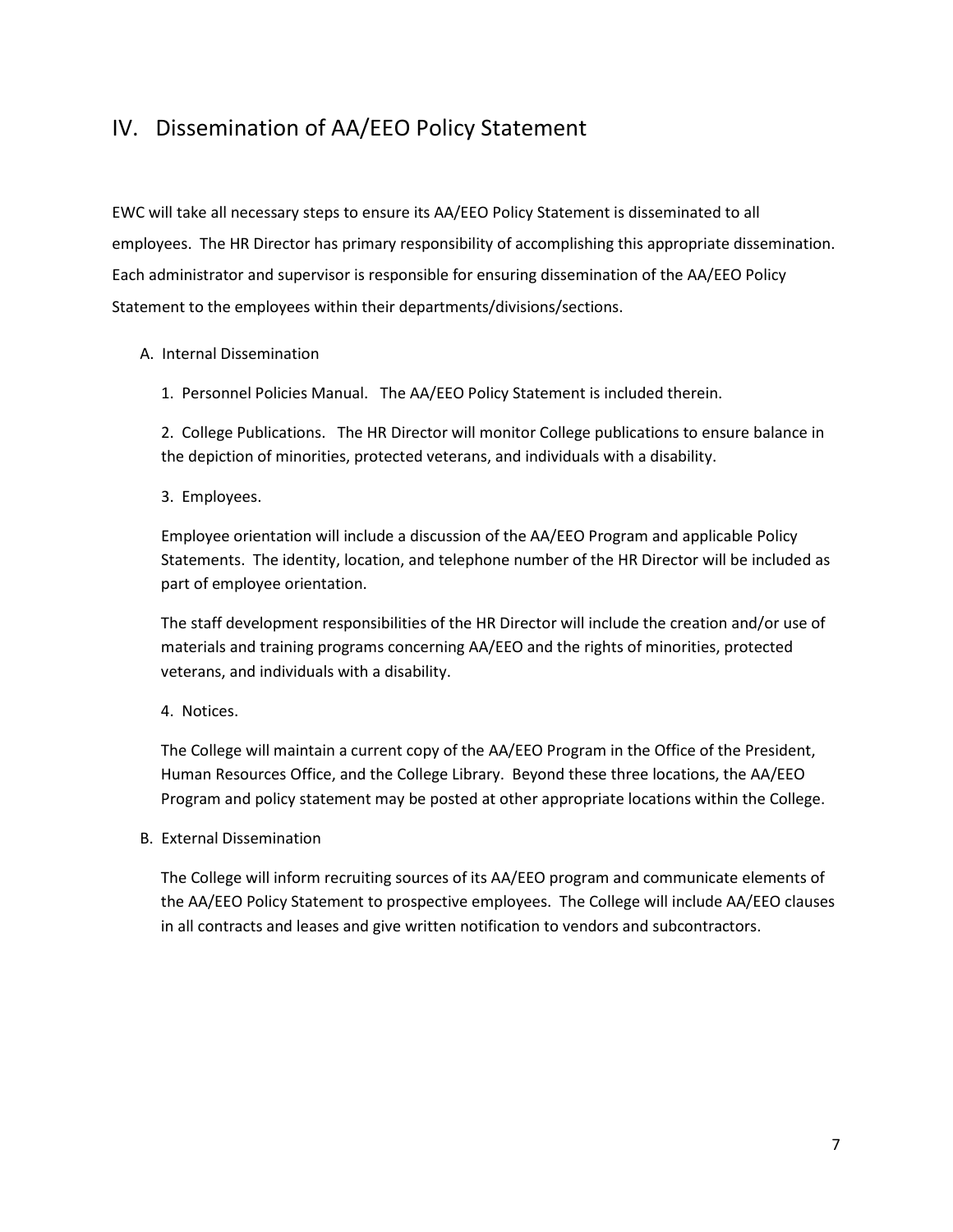### V. Implementation

#### A. Recruitment and Employment

#### Introduction

The EEO Commission has identified, defined, and grouped the nine major job categories to assist employers in correctly classifying its employees. At EWC there are four EEO Categories (EEOC) categories of employees: faculty and non-teaching professional staff (EEOC 2 and 3); general and classified staff (EEOC 4, 5, 6 and 7); executive/administrator (EEOC 1); and temporary. The only employees who are not included in any of the four EEOCs are hourly rate students/work study students.

The AA/EEO Program will be applied to all positions regardless of category, but out of necessity, different hiring procedures, to include available options, apply to different types of employment at the College. The AA/EEO requirements for EWC's variety of employment positions are discussed within the descriptions of each EEOC type.

- 1. Faculty and Non-teaching Professionals (EEOC 2 and 3) and Executives/Administrators (EEOC 1)
	- a. Vacancy Announcements

Prior to Vacancy Announcement release, the Hiring Manager/Supervisor, must secure the College President's approval to fill the position. This step is ordinarily completed by HR but not always. In either case, it is HR's responsibility to ensure approval has been granted before advertising a Vacancy Announcement. Vacancy Announcements for faculty/professional staff and executive/ administrator positions are developed by established procedures. The HR Director or their designee will review appointment, selection, and hiring policies. The review will include any necessary updates to the position's Job Description and the listed physical/mental job qualifications to ensure they are job related. The HR Director will also insure the job qualifications are consistent with the approved general classification entry qualifications so that protected class individuals may have opportunity to meet the minimum qualifications.

b. Recruitment

Members of the position's work unit/department and the Selection Committee will be encouraged to notify protected class individuals of open positions.

Vacancy Announcements will be posted by the HR Director or their designee. Internal distribution will coincide with external advertising/posting.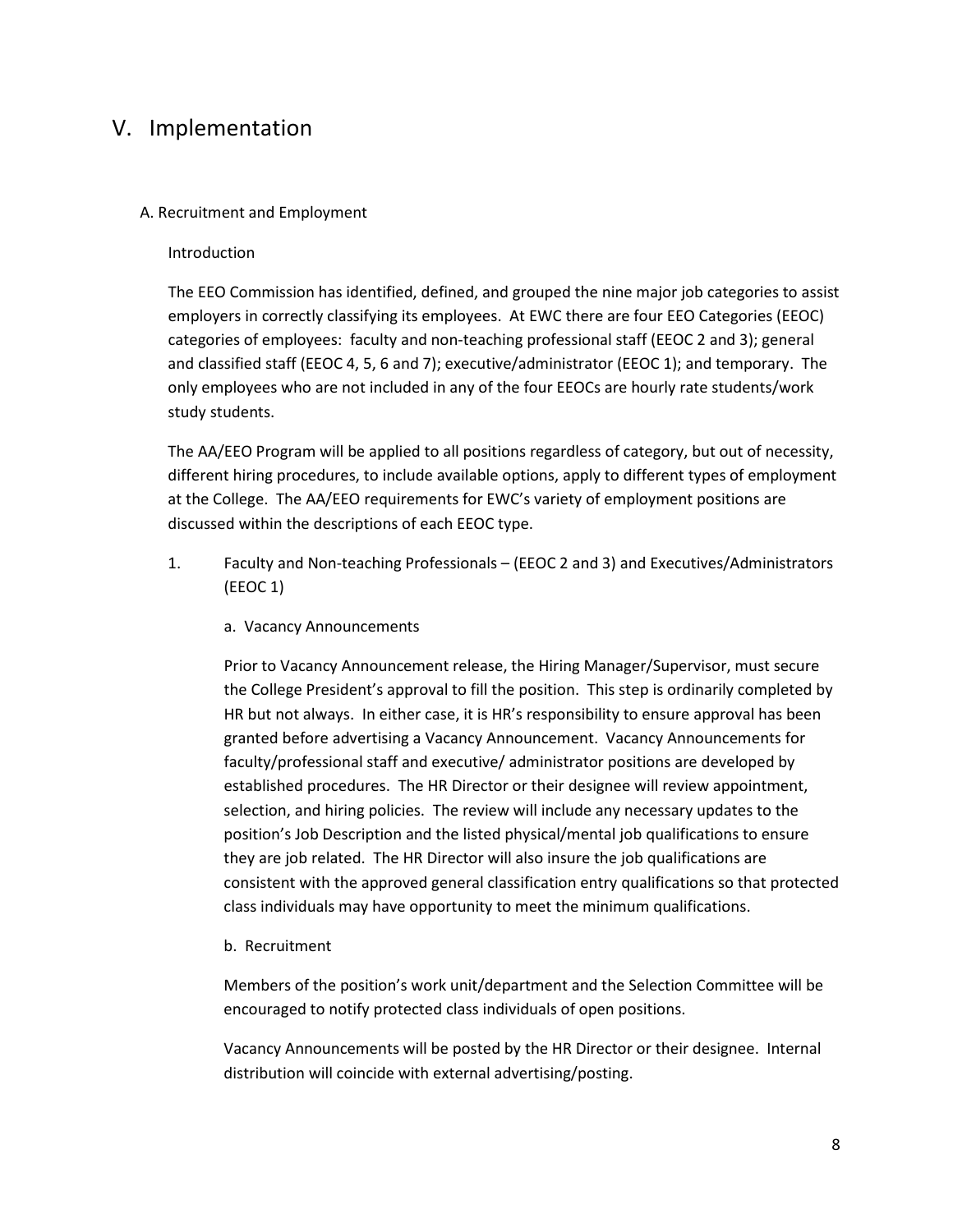Distribution of Vacancy Announcements may include, but are not limited to: 1) EWC's website and social media pages; 2) advertisements in appropriate national or regional newspapers with local and state-wide circulation; 3) State of Wyoming Workforce Services Offices and its online job board(s), and 4) professional associations and/or other educational institutions. These options and others may be utilized when appropriate and within budget resources to solicit qualified minorities, protected veterans, and individuals with a disability or other qualified applicants.

c. Screening and Selection

All applicants shall comply with EWC's application process in order to be considered for employment.

The HR Director will identify and form a Selection Committee comprised of a minimum of five persons. In addition to the position's Supervisor and additional/second-level Supervisor, an effort will be made to include representatives from each of the College's three largest employee groups, (faculty, professional, and classified) on the Committee. An effort will also be made to include minorities and women on each Selection Committee. Finally, efforts will be made to include protected veterans, and individuals with a disability on Committees when possible.

At the Selection Committee's first meeting the HR Director, or their designee, will provide information and direction to the Committee members which will include, but not be limited to, the elements listed below. The first meeting and this information may be conducted/provided electronically.

- 1. The College's commitment to AA/EEO.
- 2. A statement about intended utilization of the position being filled if not in accordance with the approved Job Description.
- 3. Consistency in screening, scoring, interviewing, and selecting those candidates recommended for hire.
- 4. Required openness, fairness and honesty in the selection process.
- 5. The required documentation necessary to monitor the selection process.
- d. Monitoring Applicants

As part of the selection process, the HR Director shall review the applicant pool and, if appropriate, conduct special recruiting efforts to bring qualified minorities and/or females into the applicant pool. If qualified minorities and women have been eliminated, the credentials of those individuals will be referred back to the Selection Committee for review to ensure the Committee's full consideration of those applicants in the screening process.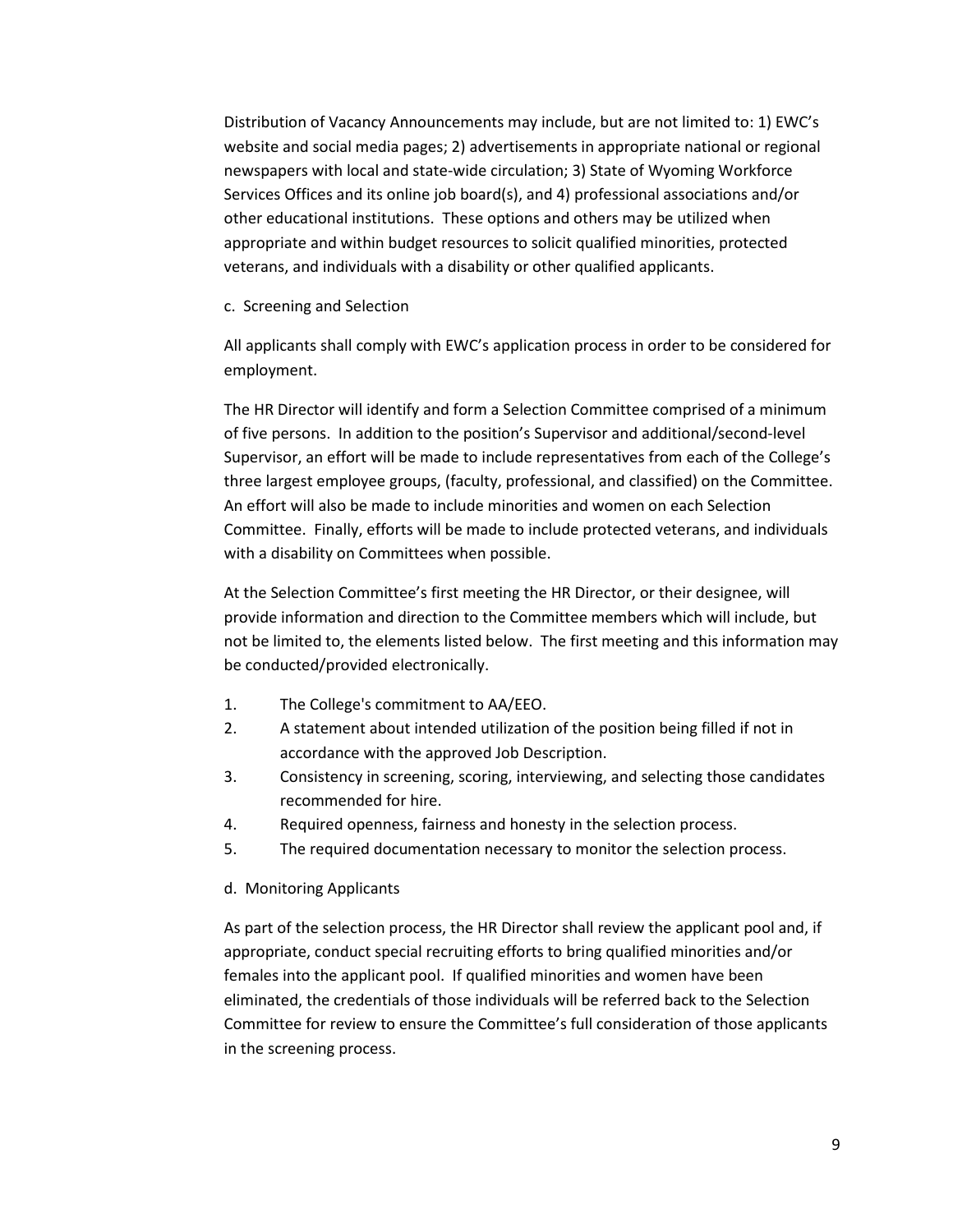### 2. Classified Staff (EEOC 4, 5, 6 and 7)

#### a. Vacancy Announcements

Vacancy Announcements for general/classified staff positions are developed by the HR Director. The HR Director or their designee will review Vacancy Announcement content to insure accuracy and compliance with EWC policies. The review will include the physical/mental job qualifications to ensure they are job related and consistent with business necessity and the safe performance of the job. The HR Director will ensure the job qualifications are consistent with approved general classification entry qualifications so protected class individuals will have an opportunity to meet the minimum qualifications.

b. Recruitment

Vacancy Announcements will be posted by the HR Director. Internal distribution will coincide with external advertising/posting.

Distribution of Vacancy Announcements may include, but are not limited to: 1) EWC's website and social media pages; 2) advertisements in newspapers with local and regional circulation; 3) State of Wyoming Workforce Services Offices and its online job board(s), 4) professional associations and/or other educational institutions; and 5) local community organizations/agencies when appropriate and within budget resources.

c. Screening and Selection

All applicants shall complete the EWC "Application for Employment" Form in order to be considered for employment.

The HR Director may establish a Selection Committee comprised of a minimum of five persons who will screen, score, rank, and interview applicants/candidates. An effort shall be made to include minorities and women on the Selection Committee. Efforts shall also be made to include protected veterans and individuals with a disability on Selection Committees when possible.

At the Selection Committee's first meeting the HR Director, or their designee, will provide information and direction to the Committee members which will include, but not be limited to, the elements listed below. The first meeting and this information may be conducted/provided electronically.

- 1. The College's commitment to AA/EEO.
- 2. A statement about intended utilization of the position being filled if not in accordance with the approved Job Description.
- 3. Consistency in screening, scoring, interviewing, and selecting those candidates recommended for hire.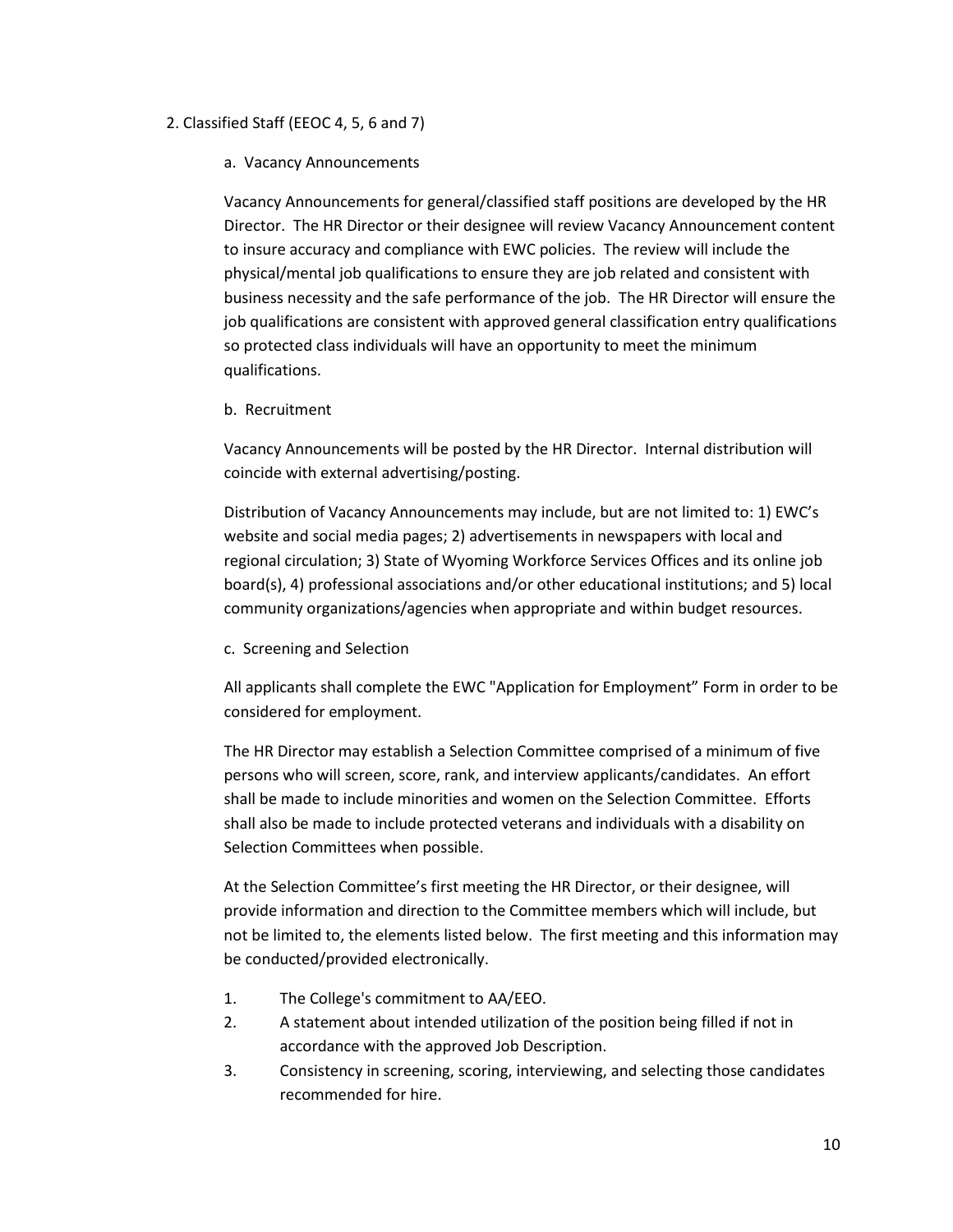- 4. Required openness, fairness and honesty in the selection process.
- 5. The required documentation necessary to monitor the selection process.
- d. Monitoring Applicants

As part of the selection process, the HR Director shall review the applicant pool and, if appropriate, conduct special recruiting efforts to bring qualified minorities and/or females into the applicant pool. If qualified minorities and women have been eliminated, the credentials of those individuals will be referred back to the Selection Committee for review to ensure the Committee's full consideration of those applicants in the screening process.

- 3. Non-Benefitted Part-time (19 hours per week or less)
	- a. Vacancy Announcements

No Vacancy Announcements are required. Vacancy Announcements may be used if desired. If so, HR is responsible for ensuring the announcement meets EWC policies and is distributed internally to coincide with external advertising.

b. Recruitment, Screening, and Selection

Non-benefitted part-time employees are recruited by the appropriate administrator or position supervisor who will work with the HR Director to ensure that whenever possible AA/EEO guidelines are followed. However, because non-benefitted employees are not in "benefitted status", strict adherence to the College's AA/EEO policies is not required.

4. Disabled Persons and Vietnam Era Veterans

EWC will invite all job applicants and employees to identify themselves as disabled persons, protected veterans, and veterans of the Vietnam era who wish to benefit under the AA/EEO Program. This invitation (Appendix 6) specifically states that this information is voluntarily provided, that it will be kept confidential, that refusal to provide it will not subject the applicant or employee to adverse treatment, and that the information will only be used in connection with the AA/EEO Program.

The College reaffirms its commitment to make reasonable accommodations to physical and mental limitations of its employees.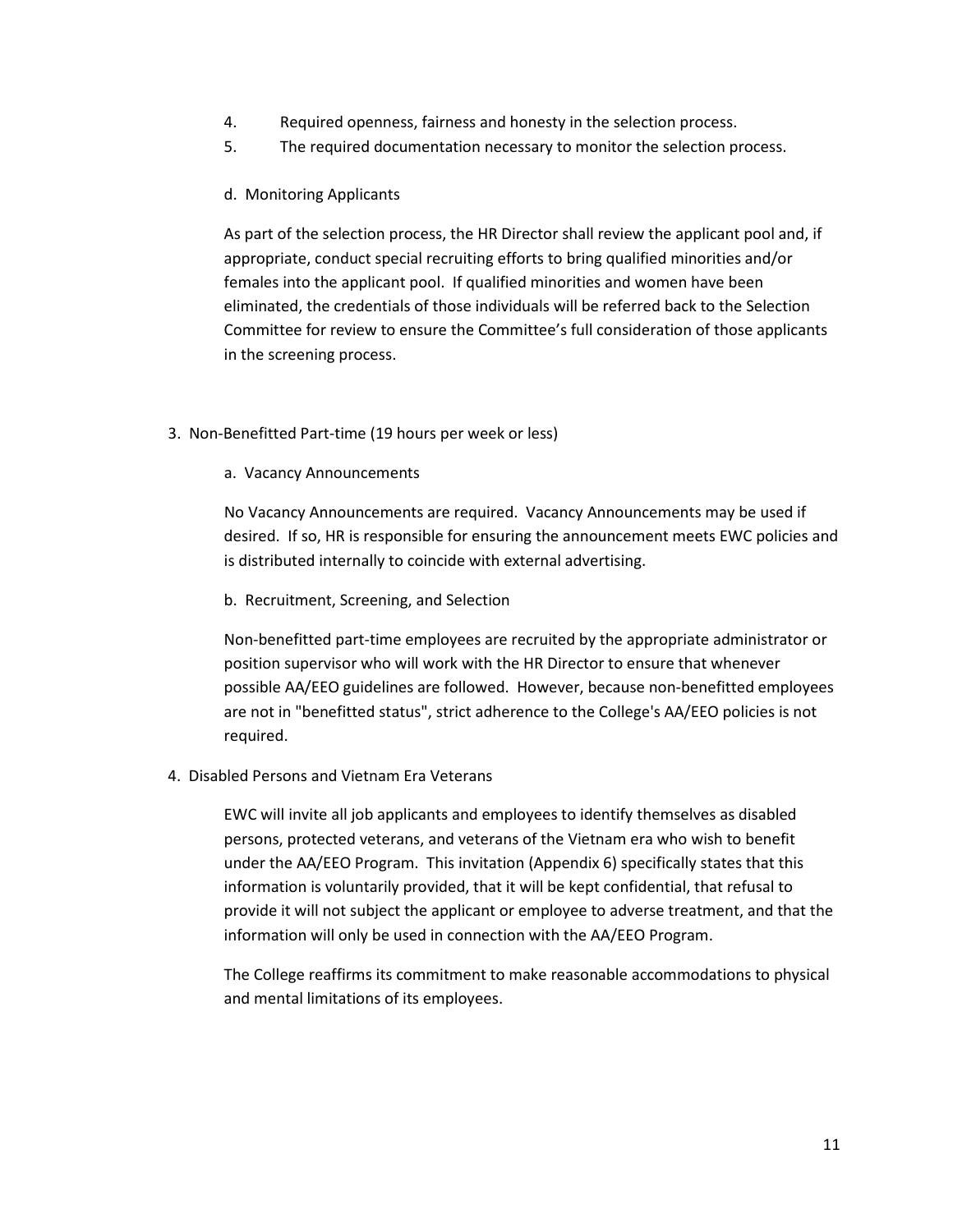### B. Promotion and Transfer

Promotion and transfer opportunities will be available to all qualified employees. The interests of the College will take precedence and override the personal preferences. The HR Director will ensure vacant position's job qualifications are consistent with the approved general classification descriptions.

Promotional and transfer opportunities do not require a Vacancy Announcement. Employees who desire a promotion or transfer must provide HR an updated resume or an "Application for Employment" Form. Official transcripts of any earned academic credentials must also be provided. Personnel may be transferred or re-assigned upon recommendation by the appropriate level supervisor, endorsement by the department administrator, and with approval of the President. Reclassification and promotion will be free of any discrimination.

- C. Compensation and Benefits
	- 1. Compensation

The compensation structure and criteria used at EWC will be stated in writing and will be used to determine employees' wages and salaries for all positions.

Salary ranges quoted to applicants, candidates, and employees will be the same regardless of protected class status. Compensation to the disabled or protected veterans and veterans of the Vietnam era will not be reduced because of disability income, pension, or other benefits.

Salaries will be reviewed annually by the HR Director for disparate effect.

### 2. Benefits and Leave Policies

The College will not discriminate against protected classes of individuals in its benefits program. The benefits program will be reviewed both in terms of criteria for participation and application to protected classes. No benefits program will be based on the employee as "head of household" or "principle wage earner". The same medical benefits will be made available to women and their spouses as those made available to male employees and their spouses.

The HR Director will periodically review the benefits program for possible discriminatory effect on women with respect to pregnancy, maternity, or abortion.

3. Education and Training

All education and training programs offered to employees will be made available on an equal access basis.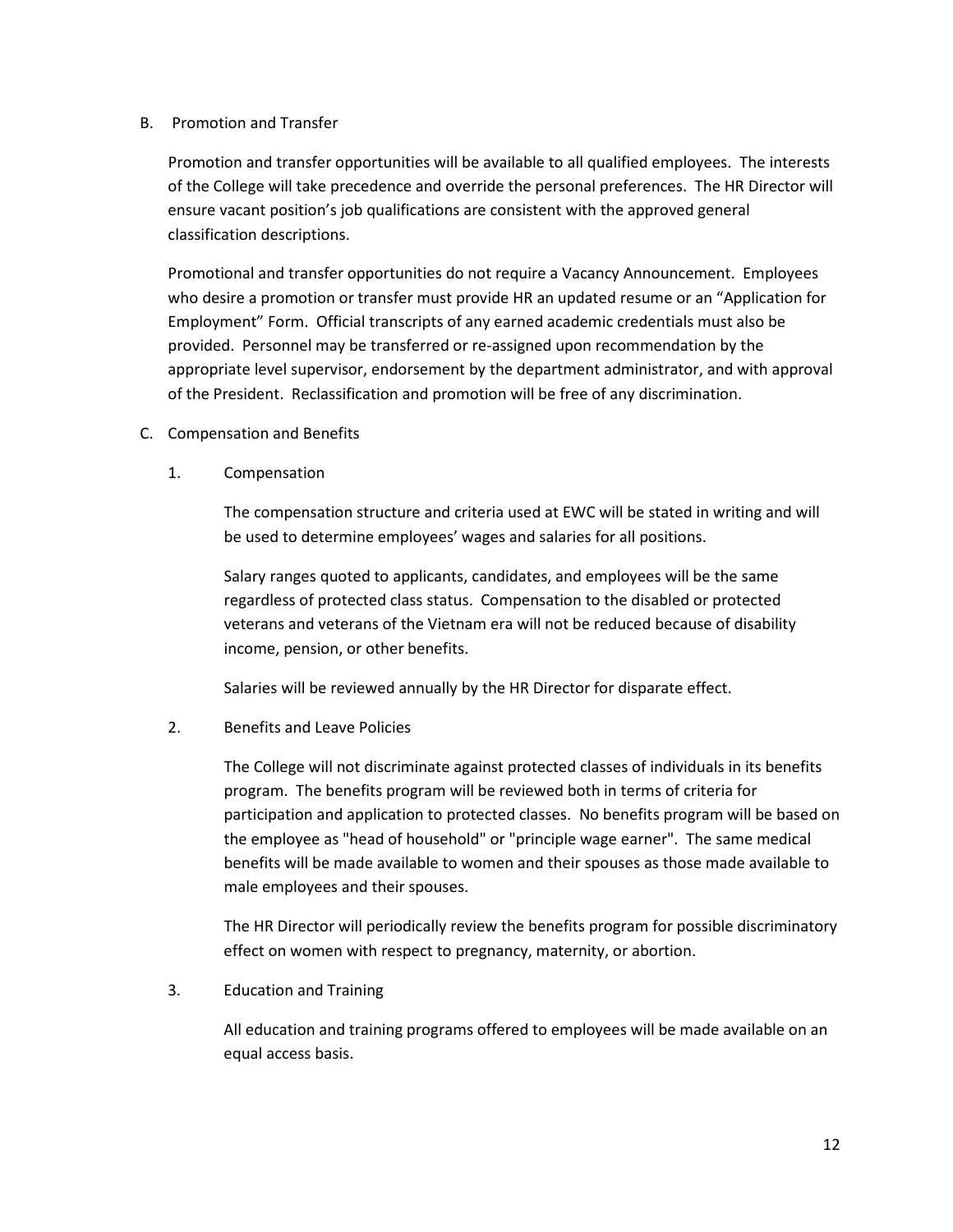The HR Director will review any educational benefits and/or training opportunities offered by EWC to ensure these programs conform to the College's AA/EEO obligations.

D. Facilities, Activities, and Working Conditions

All facilities and College-sponsored social and recreational activities shall be desegregated. All such activities will be made available to all employees. Appropriate physical facilities (e.g. toilets, shower room, locker rooms) are to be made available for all employees.

The College is committed to making reasonable accommodations to physical and mental limitations of employees and prospective employees unless such accommodation imposes an undue hardship as defined by law.

E. Dismissals, Non-Renewals, Reductions in Force, and Reassignments

EWC policies specify the rights and procedures regarding dismissals, non-renewals, reductions in force, and reassignments. These policies and their associated rules apply to all employees. The policies specify the grounds for taking personnel actions against employees and state the grievance, appeal rights, and other procedures associated with such actions.

F. Appeals and Grievances

EWC has adopted a policy governing grievances. This grievance policy and its associated procedures and rules applies to all employees.

G. Contracts and Purchasing

All purchase orders, contracts, and leases shall contain clauses concerning AA/EEO as required by law. Contracts and leases are subject to fiscal rules of the State of Wyoming and are reviewed for compliance with such rules.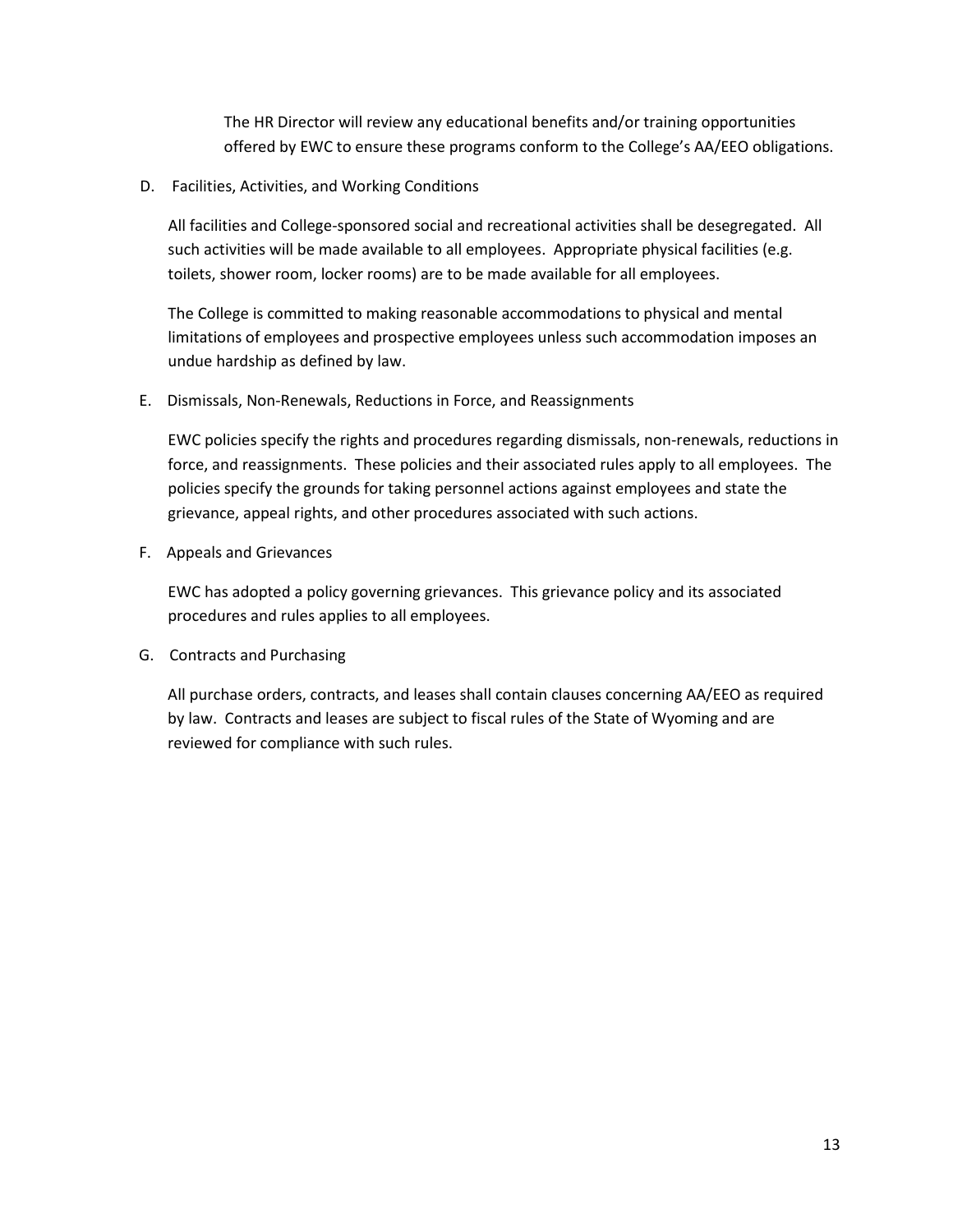### VI. Sex Equity

The College's policy is that there will not be discrimination against employees on the basis of sexual orientation or gender. Further, the College will also not make any distinction based upon one's gender in employment opportunities, wages, hours, or other conditions of employment.

#### A. Selection Process

The College will conduct the selection process in a manner which ensures an equal opportunity for both sexes to any available job unless sex is a bona fide occupational qualification.

#### B. Job Policies and Practices

The College's written Personnel Policies expressly state there shall be no discrimination against employees on the basis of sex. An employee of either sex shall have an equal opportunity to any available job that he or she is qualified to perform, unless sex is a bona fide occupational qualification. The College will not deny employment to women with young children, pregnant women, or deny a female employee the right to any job she is qualified to perform. The College will not make any distinction between married or unmarried persons. Policies and practices of the College insure that appropriate physical facilities are available for both sexes.

C. Wages, Benefits, and Retirement

The College's compensation program is not related to or based upon the sex of the employee. The College does not discriminatorily restrict one sex to certain job classifications.

The College's benefits programs are administered without regard to sex. There is no difference in mandatory or optional retirement age upon the basis of sex. College contributions to insurance programs, pensions, and other welfare programs are the same for similarly situated employees of both sexes.

Women are not penalized in their conditions of employment because they require time away from work on account of childbearing. A woman returning from Parental/Maternity Leave is reinstated to her original position or one of like status and pay. Pregnancy, child birth, or related medical conditions, for all job-related purposes, shall be treated the same as disabilities caused or contributed to by other medical conditions.

D. Sexual Harassment

The College recognizes sexual harassment as a violation of Title VII of the Civil Rights Act of 1964 and Title IX of the Educational Amendments Act of 1972 which prohibits sex discrimination in educational programs or activities.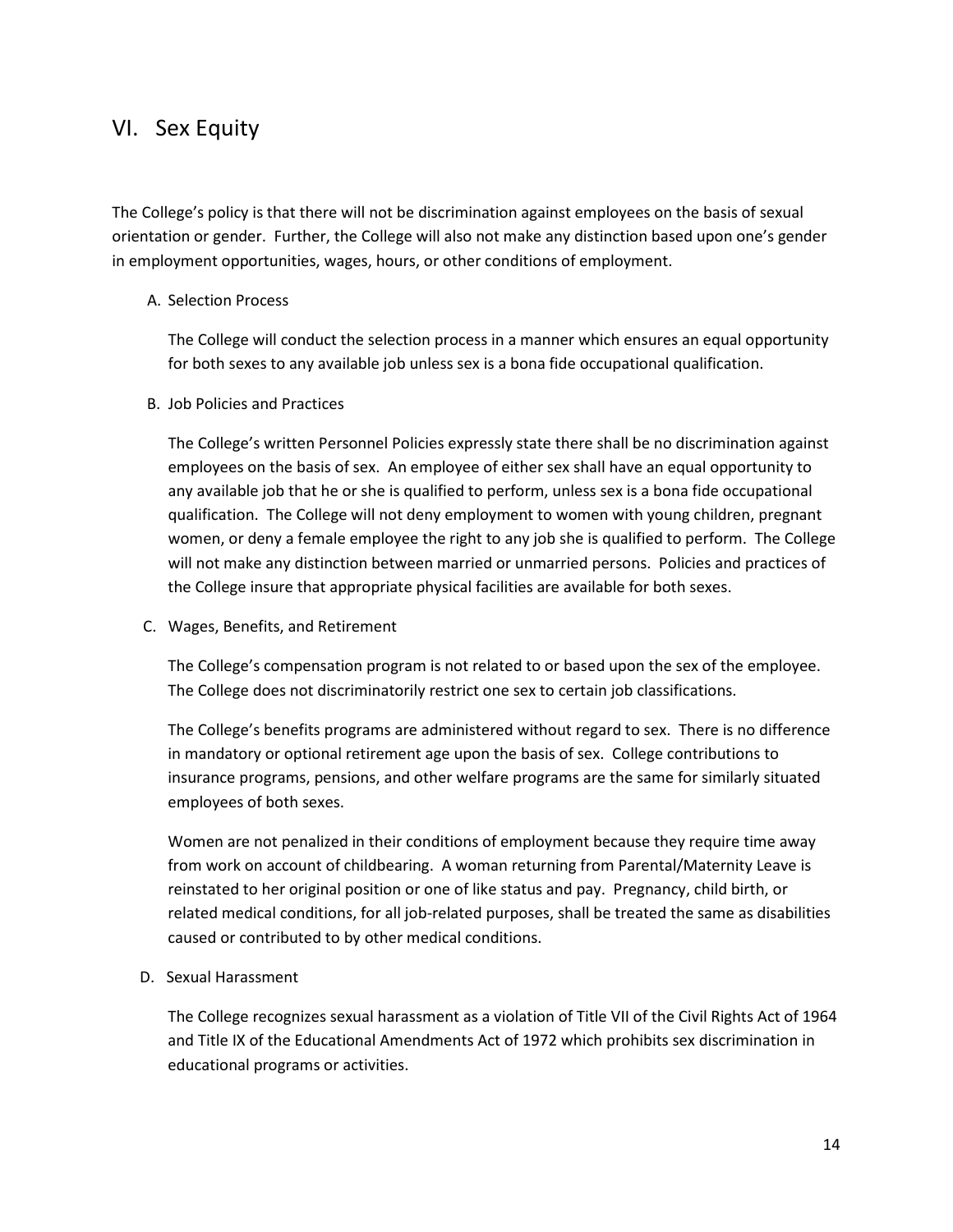The College will not tolerate or condone any behavior on the part of College personnel which could reasonably be interpreted as falling under the EEO Commission's guidelines defining sexual harassment. The EEO Commission defines sexual harassment as follows:

Unwelcome sexual advances, requests for sexual favors, and other verbal or physical harassment of a sexual nature. Sexual harassment can include offensive remarks about a person's sex. Both victim and harassers can be either a woman or a man and can be the same sex/gender. Although the law doesn't prohibit simple teasing, harassment is illegal when it is so frequent or severe that it creates a hostile or offensive work environment or when it results in an adverse employment decision.

Examples of a sexually-related nature which constitute sexual harassment are:

- 1. Conduct, to include comments, made either explicitly or implicitly as a term or condition of an individual's employment.
- 2. Submission or rejection to conduct or comments, by an individual, which are used as the basis for employment decisions affecting said individual.
- 3. Conduct which has the effect of substantial interference with an individual's work performance or creates an intimidating, hostile, or offensive working environment.

Should there be a violation of these guidelines, the current grievance procedures in place for College employees will be implemented for resolution thereof. Emphasis will be placed on informal resolution.

Should it be necessary to implement the formal process, resolution will be sought through this means. Anyone pursuing this concern will be entitled to and afforded confidentiality, quick action, and protection of rights. Protection will be provided for both the person bringing the sexual harassment complaint and the person against whom the complaint is directed.

Individuals who think they have been subjected to sexual harassment and need further information regarding the complaint or resolution procedures may contact the HR Director.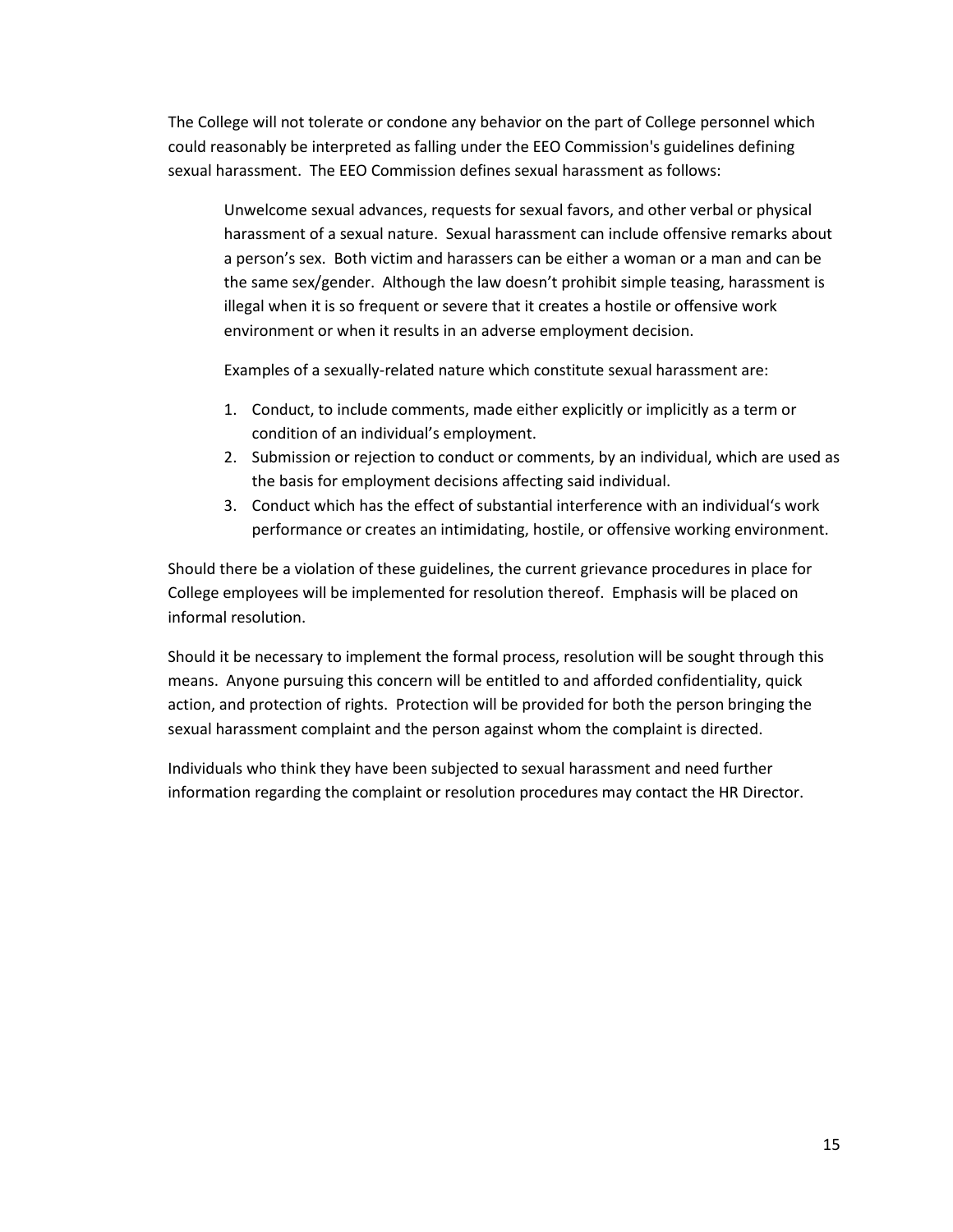## VII. Other Compliance Commitments

EWC is obligated to comply with several other federal laws and regulations related to EEO. Prominent among these are the following:

- 1. The Civil Rights Act of 1964, Title VII, which prohibits discrimination in employment on the basis of race, color, religion, sex, or national origin.
- 2. 1978 Amendments to the Civil Rights Act of 1964, which bans pregnancy discrimination.
- 3. Title IX of the Education Amendments of 1972, which prohibits discrimination based on sex.
- 4. The Equal Pay Act of 1963, which prohibits discrimination based on sex in the payment of employee wages.
- 5. The Age Discrimination in Employment Act of 1967 and subsequent amendments in 1978, which prohibit discrimination because of age between the ages of 40 and 70.

To indicate its compliance with these laws and regulations, EWC has adopted the following Non-Discrimination Statement, which appears on page 7 in the College Catalog.

Eastern Wyoming College does not discriminate on the basis of race, color, national origin, marital status, sexual orientation, gender, religion, political belief, veteran status, age, or disability in admission or access to, or treatment, or participation in or employment in its educational programs or activities. Inquiries concerning Title II, Title VI, Title VII, and Section 504, may be directed to Mr Edward Meyer, Director of Human Resources, 307.532.8330. Inquiries concerning Title IX may be directed to Dr Rex Cogdill, Vice President for Student Services, 307.532.8257. Both may be reached at Eastern Wyoming College, 3200 West C Street, Torrington, WY 82240. Alternatively you may contact the Wyoming Department of Education, Office for Civil Rights Coordinator, 2300 Capitol Avenue, 2nd Floor, Cheyenne, WY 82002-0050 or 307.777.7675.

Additionally, all position Vacancy Announcements include the statement "EWC is an Affirmative Action, Equal Opportunity, and E-Verify Employer". AA/EEO Program information is posted online and is available at several locations on campus to advise individuals of their rights under these laws.